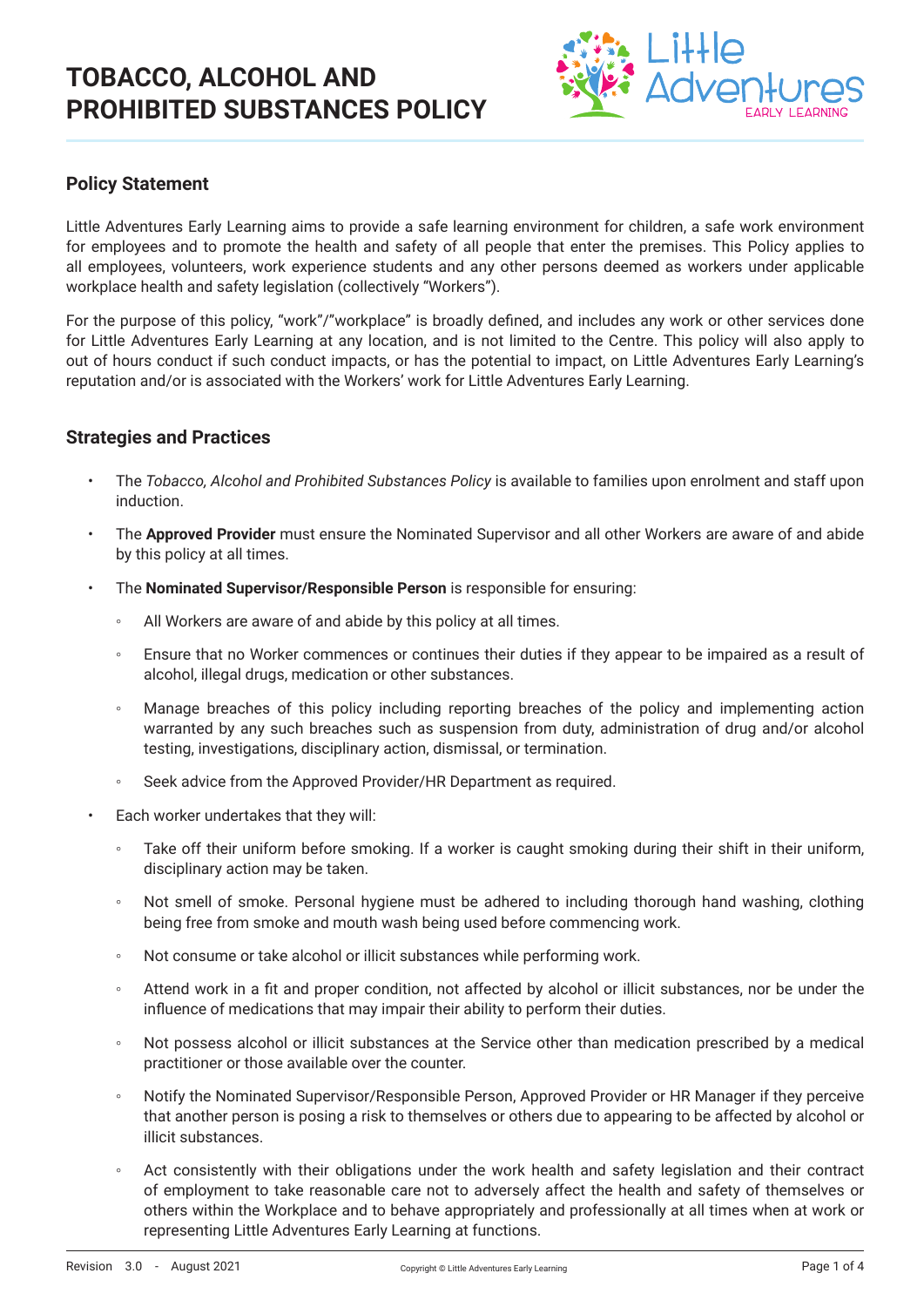

- Any Worker who is known or reasonably suspected of being adversely affected by alcohol and/or illicit substances so as to impair their ability to safely perform their work contrary to this policy may be required to cease work, leave Little Adventures Early Learning premises until further notice and/or be required to undertake an alcohol or drug test or attend an independent medical examination which may involve testing. In addition, a Worker may be required to submit to a search of personal property.
- **• Families** are responsible for ensuring they:
	- Report to the Nominated Supervisor/Responsible Person or Approved Provider any instances where they see a staff member smoking near the Service or in their uniform
	- Report to the Nominated Supervisor/Responsible Person or Approved Provider any instances where they perceive that another person is posing a risk to themselves or others due to appearing to be affected by alcohol or illicit substances
	- Do not smoke on the premises or near any children in the Service
	- Do not smoke cigarettes or E-cigarettes in their car with any child under 16 years of age in the vehicle. This is illegal and if caught may be reported to authorities. This applies also to passengers.
- **• Workers** who take prescription and/or over-the-counter medication ("Permitted Drugs") must:
	- Do so in accordance with the instructions on the packaging and/or instructions of their medical practitioner;
	- If Permitted Drugs are prescribed by a Medical Practitioner, consult with the Medical Practitioner as to whether it may impair their ability to perform their role or endanger their own or others safety and obtain written advice on their effect from their registered Medical Practitioner;
	- Notify the Responsible Person/Nominated Supervisor if taking Permitted Drugs that are legally prescribed by a registered Medical Practitioner or over the counter medication, which may impair their ability to perform their role or endanger their own or others safety; and
	- If there may be any impact on the Worker's ability to work safely, alternative arrangements will be made which may include performing alternative duties, ceasing work or being required to take personal leave.
- Little Adventures Early Learning adheres to a strict zero tolerance policy regarding illegal drugs at work. A Worker believed to be buying, selling, creating, distributing, consuming or in possession of illegal drugs while at work may be considered to have engaged in serious misconduct which may result in the immediate termination of his/her employment. Where a Worker's behaviour or conduct may involve a breach of Australian Law, Little Adventures Early Learning may notify the Police or other relevant government authorities as appropriate/ required.
- Workers may attend work related functions from time to time at which alcohol is available. Such functions include external training sessions, lunch, informal after work drinks, Christmas Parties and end of year functions. The following conditions must be complied with at work related functions:

#### **Workers:**

- Must not consume alcohol if they are required to return to work following the work related function;
- Who consume alcohol must do so responsibly (consumption of non-alcoholic and low alcoholic beverages are encouraged) and must refrain from encouraging or assisting others to become intoxicated or drunk;
- Must display appropriate conduct and act in accordance with their contract of employment which includes not bringing Little Adventures Early Learning into disrepute, damaging or potentially damaging its reputation;
- Must ensure they obtain safe transport from the workplace or other venue and not drive a motor vehicle in breach of local laws; and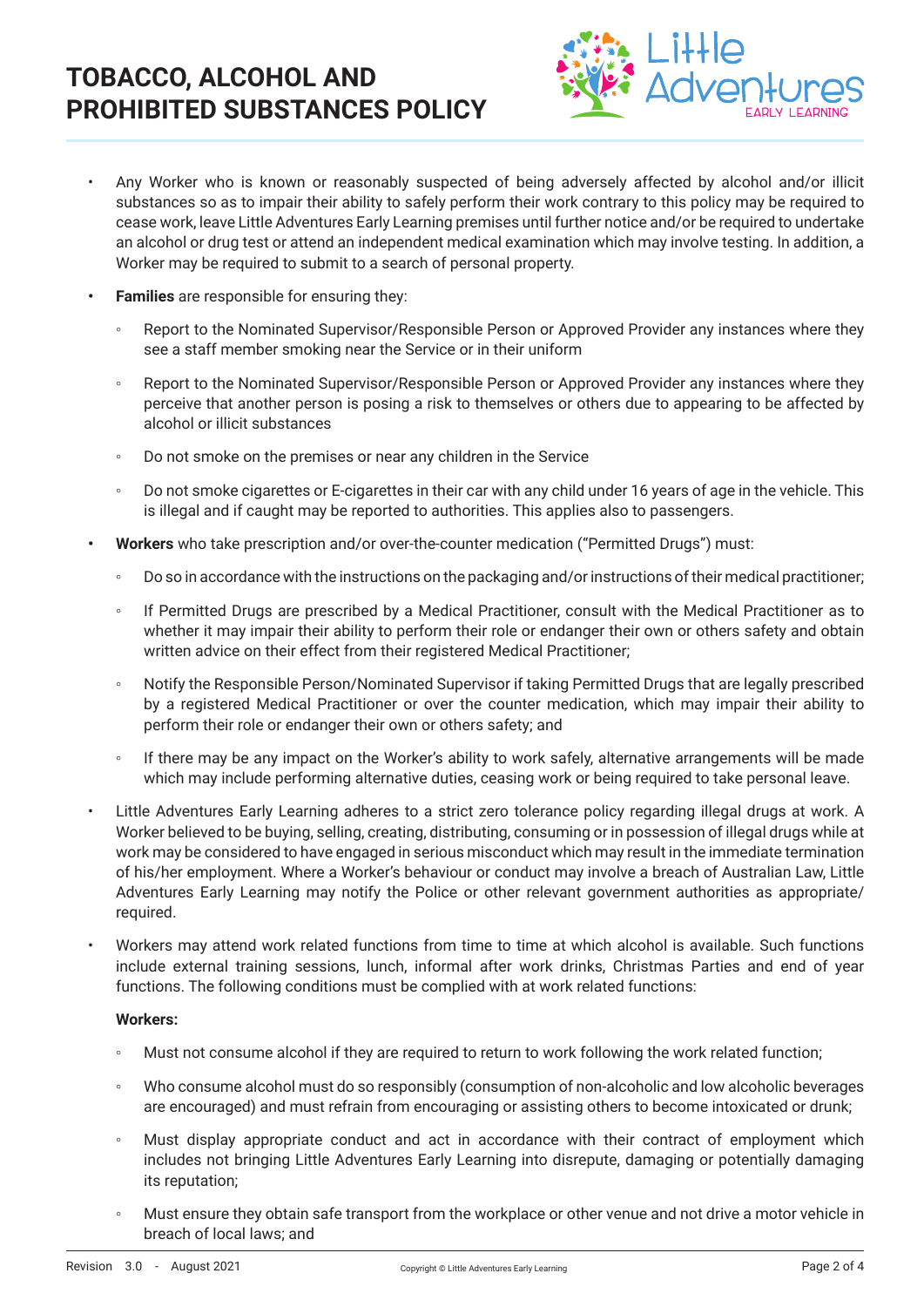

- Understand that if the Worker's consumption of alcohol is reasonably considered excessive or if a Worker displays signs of intoxication, the Worker will not be served any more alcohol and may be removed from the premises.
- Employees are encouraged to identify and address any drug or alcohol problems that may impact on the workplace. Any employee who has a drug or alcohol related problem, or who is concerned another employee has a problem, is encouraged to raise this with the Nominated Supervisor/Responsible Person without fear of reprisal. At the request of the employee, Little Adventures Early Learning will endeavour to provide reasonable assistance in relation to drug or alcohol related problems affecting the employee, which may include a structured rehabilitation program.
- Where a Worker is known or reasonably suspected of being adversely affected by alcohol and/or drugs or has been involved in a workplace incident or accident, Little Adventures Early Learning at its discretion, may subject that individual or a group of Workers to drug and/or alcohol testing. Where reasonably practicable, testing will be performed in accordance with Australian Standards AS/NZS 4308:2088 and/or AS 4760:2006.
- This policy is to be strictly adhered to by all Workers. All workers are required to familiarise themselves with this document. Contravention of this policy may result in disciplinary action being taken against the Worker, including termination of the Worker's employment or engagement.
- In certain circumstances, a breach of this policy may be reported to the Police (e.g. criminal activity such as illegal drug use or assault) and the individual Worker involved could be guilty of a criminal offence.
- Workers may expose not only Little Adventures Early Learning to legal action resulting from a breach of this policy, but themselves individually. For example, both Little Adventures Early Learning and an individual Worker could be prosecuted under the Work Health and Safety Act 2011 (NSW) resulting from an incident at work while the Worker is affected by drugs or alcohol.
- Where a worker believes that a breach of this policy may have occurred, he or she should report the matter to management.
- If found to be in breach of this policy, families and visitors will be asked to leave the workplace immediately and may not be allowed to return.
- Any employee of Little Adventures Early Learning who is adversely affected by alcohol or another drug will not be allowed to work until they are fit to do so. Suitable transport will be arranged to the person's home at the expense of the company. If the employee is located away from home, employee will be transported to their local residence. If an employee affected by alcohol or other drugs are sent home to recover, they will not be paid for the lost time.

## **References**

- *• Education and Care Services National Law*
- *• Education and Care Services National Regulations*
- Community Early Learning Australia Sample Policies
- Australian Child Care Alliance NSW https://nsw.childcarealliance.org.au/members/policies-required-under-regulation-168
- Standards Australia https://www.standards.org.au/
- *• Work Health and Safety Act 2011 (NSW)*
- Dr Brenda Abbey (Childcare by Design)